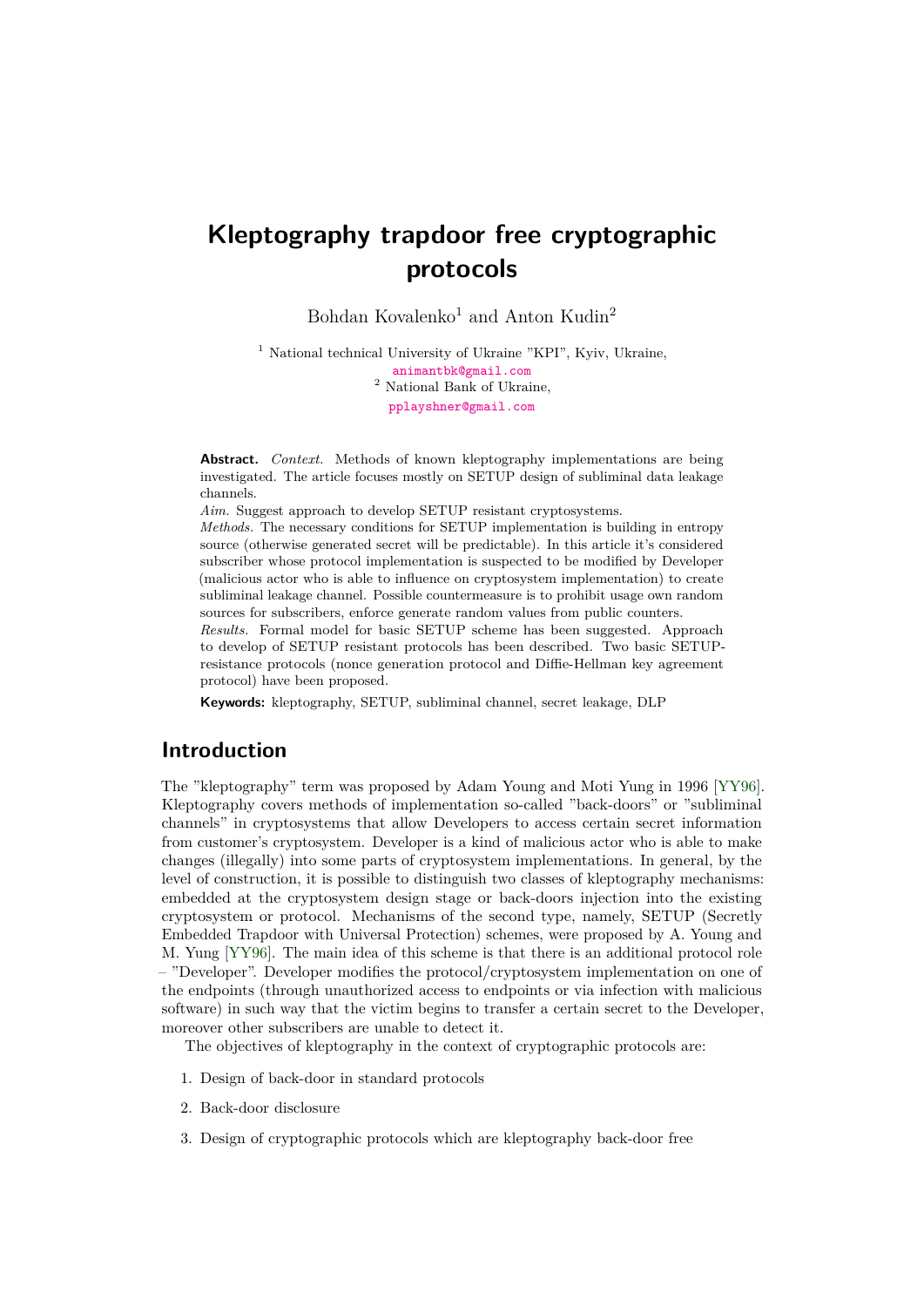Many examples of theoretical and practical schemes for constructing channels of imperceptible secret leakage in cryptographic schemes are known. In this paper, the main attention is paid to solving the problem of determining the conditions that provides resistance against some back-door injection attacks.

# **1 Kleptography mechanism classification**

There are problems in the classification of kleptography systems now. It is due to the fact that there are no clear formal model of kleptography mechanisms. Kleptography covers a wide range of attacks on cryptomechanisms and attacks based on cryptomechanisms. In particular, it includes methods of constructing channels with secret leakage in standard cryptosystems (including steganographic methods), design of built-in leakage channel, development of cryptoprimitives with partial violation of cryptographic properties, etc. If we consider the methods of leakage channels constructing, we may focus on asymmetric cryptography to deliver secret to Developer or we can suspect a steganography channel that uses a system randomizer (for example, the salt of the hash function or the initial vector of the stream cipher). Cryptoprimitive with partial breach cryptographic properties can be modified to allow Developers (and no more) to decrypt messages without the knowledge of the key, or it may be a hash function that allows the designer to perform efficient preimage search for given digest or to generate 1-st or 2-nd type of collisions.

The classification complexity follows by the fact that some kleptosystems can be detected on because it's design looks to be a "nonstandard" scheme, but this can also be explained by design fault. For example, until now, it's impossible to say exactly whether the DES encryption algorithm is kleptography cipher or not, since nobody really knowns were the weak security parameters applied meaningly or this is a result of inadequate analysis. In order to create classification we consider model of kleptography system which consist of such parts: secure channel for the information transmission, users, attacker, and Developer who has a subliminal leakage channel from some of users. In this case, the attacker should not be able to violate the security of the main transmission channel. Neither the attacker nor the user should be able to violate the security of the secret leakage channel. So, we can propose such a classification of kleptography systems (depending on different criteria of classification).

By implementation availability:

- 1. Open standard implementations (software libraries, circuit design, RFCs).
- 2. Proprietary, mostly hardware implementation (cryptoprocessors, hardware cryptomodules).

By destruction level:

- 1. With the possibility of further usage (reverse engineering of program components, delayering of masked hardware components, specifications analysis, etc.).
- 2. Without further usage (probing of cryptographic controllers, built-in EEPROM memory, etc.).
- By design method:
- 1. Modification of existing cryptosystems (insertion of a leakage channel).
- 2. Design of new crypto algorithms with built-in back-door.

By implementation way:

1. Modification of working cryptosystems on the user's side (through malicious software, cyber attacks, etc.).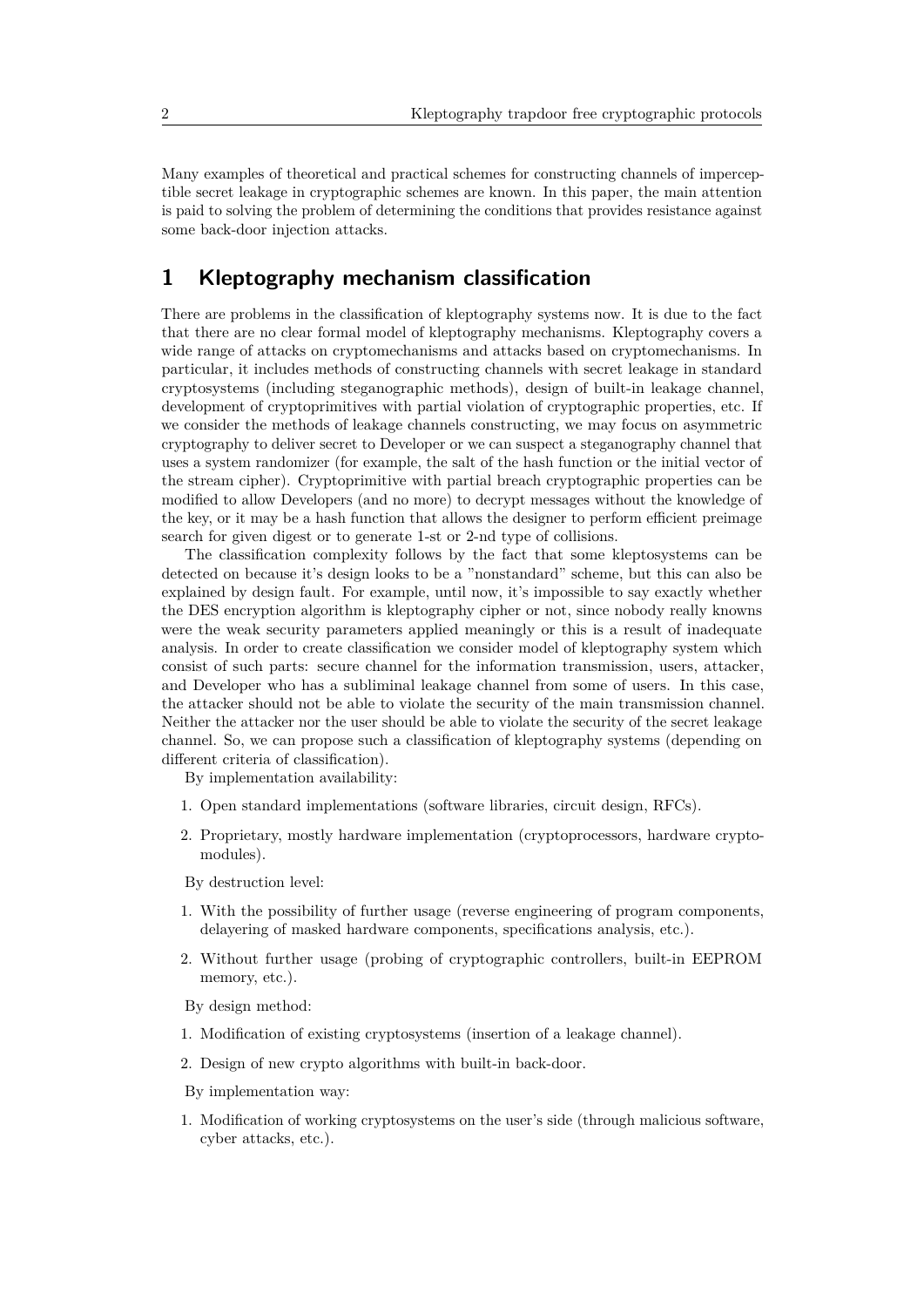- 2. Open distribution of implementations with kleptography modifications (e.g., in opensource or freeware software components).
- 3. Distribution of proprietary protected cryptosystems such as hardware modules.
- 4. Lobbying for the cryptography standardization, imposing their use through legal mechanisms or corporate policies.

According to this classification we can determine the main kleptography problems:

- 1. Implementation of information leakage channels through modification of standard cryptosystems implementations
- 2. Development of cryptosystems with built-in leakage channel
- 3. Search for leakage channels in a cryptosystem
- 4. Search for leakage channels in the implementation of the cryptosystem
- 5. Designing of cryptosystems without leakage channel
- 6. Implementation of cryptosystems that are resistant against kleptography modification

We suggest to discuss partial cases of designing of back-door free cryptosystems.

## **2 SETUP mechanism**

### <span id="page-2-0"></span>**2.1 Definition**

One of the methods to build kleptosystems based on cryptosystem is SETUP [\[AOS12\]](#page-12-1)(Secretly Embedded Trapdoor with Universal Protection).

The main idea of SETUP is that the attacker (Developer) modifies the implementation of the standard cryptosystem in such a way that the cryptographic properties of the system are not fulfilled for the Developer but for other users it remains the same security level. Moreover, other participants can not even suspect the fact of such a modification. In addition to the SETUP also one can distinguish weak and strong SETUP.

SETUP cryptosystem C is called its modification C' that:

- 1. Interface interaction (input and output parameters) with C 'corresponds to the one declared for the C standard.
- 2. C' is efficiently computed.
- 3. The Developer's secret is available only to him and not contained in C'.
- 4. The secret information that C' sends via back-door can be decrypted effectively only by the Developer (the Developer uses his secret key for decryption).
- 5. No one, except the Developer, can distinguish outputs of systems C 'and C in polynomial time.
- 6. After analysis of the modified implementation (obtaining all necessary algorithms, destructive reverse engineering) it is impossible to restore the previous keys or to predict the future ones.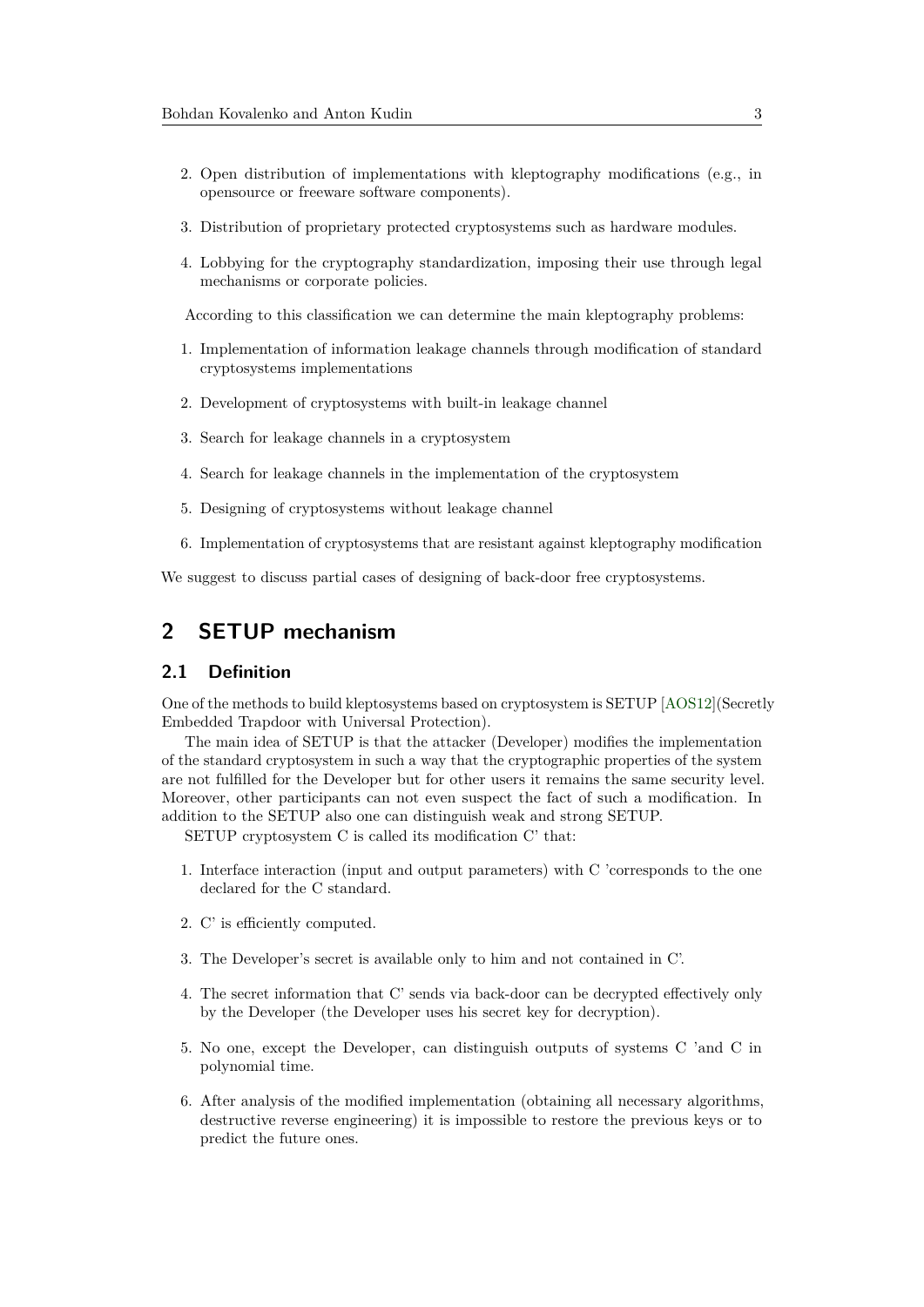Weak SETUP is called SETUP for which both Developer and implementation owner are able to distinguish outputs C and C'. A strong SETUP is called SETUP with an additional condition - it is impossible to restore the previous keys and to predict the next keys after online analysis (non-destructive) of working system. An important parameter of the SETUP mechanism is a bandwidth. (*n, m*)-scheme leakage is called the SETUP mechanism, which requires to transmit m messages to a communication channel to perform leakage of n messages.

Currently, all well-known SETUP mechanisms are based on asymmetric cryptography for many cryptosystems: DSA digital signature ([\[AOS12\]](#page-12-1)), systems based on discrete logarithm problems ([\[YY97\]](#page-12-2)) and RSA ([\[YY96\]](#page-12-0)).

### **2.2 The Discrete Logarithm Problem based protocol**

In 1994, A. Young and M. Yung suggested a method for SETUP building for protocols whose security is based on DLP. The idea is that the subscriber who generates key pairs and publishes public one is modified by Developer to enable hidden data transmission to the Developer side.

**Input:**  $g$  – generator of multiplicative group  $F_p^*$ ,  $(x \in F_p^*, Y = g^x)$  – Developer's key pair,

- $W, a, b \in F_p^*$  fixed parameters
- **1** Generate random key  $c_1 \in F_p^*$ .  $c_1$  is stored for next time.
- **2** Compute and publish the first public key  $M_1 = g^{c_1} \mod p$
- **3** Generate random  $t \in \{0, 1\}$
- **4** Compute  $z = g^{c_1 Wt}Y^{-ac_1-b}$  mod *p* **5** Compute next secret key:  $c_2 = hash(z)$ ,  $hash: \{0, 1\}^* \rightarrow F_p^*$
- **6** Compute and publish the second public key  $M_2 = g^{c_2} \mod p$

**Algorithm 1:** SETUP in Diffie-Hellman protocol: transmission private key to Developer

The Developer restores the secret key  $c_2$  using intercepted data from the open channel:

**1**  $r = M_1^a g^b \mod p$ **2**  $z_1 = M_1/r^x \mod p$ **3**  $c_2 = hash(z_1)$  or  $c_2 = hash(z_1/g^W \mod p)$ 

**Algorithm 2:** SETUP in Diffie-Hellman protocol: restoring key by Developer

Thus, the Developer obtains a secret key *c*<sup>2</sup> and nobody is able to obtain it without the knowledge of the Developer's secret key *x*.

#### **2.3 RSA example**

In the paper [\[YY96\]](#page-12-0) there is scheme of a leakage channel implementation into the implementation of the RSA algorithm. The main idea is that the victim's implementation generates the RSA parameters in such a way that the attacker, knowing the secret of the mechanism, is able to effectively solve the factorization problem.

Generation of original RSA parameters includes the generation of two large primes  $p, q$ :  $\#p = \#q = m, m > 1024$  ( $\#(\cdot)$  – bit length), these values are the secret parameters. Public parameter is  $n = p \cdot q$ . If an attacker modifies the cryptosystem implementation so that it can effectively factorize *n*, he also be able to decrypt any encrypted data. The scheme proposed in [\[YY96\]](#page-12-0) based on the trick when RSA secret key is generated using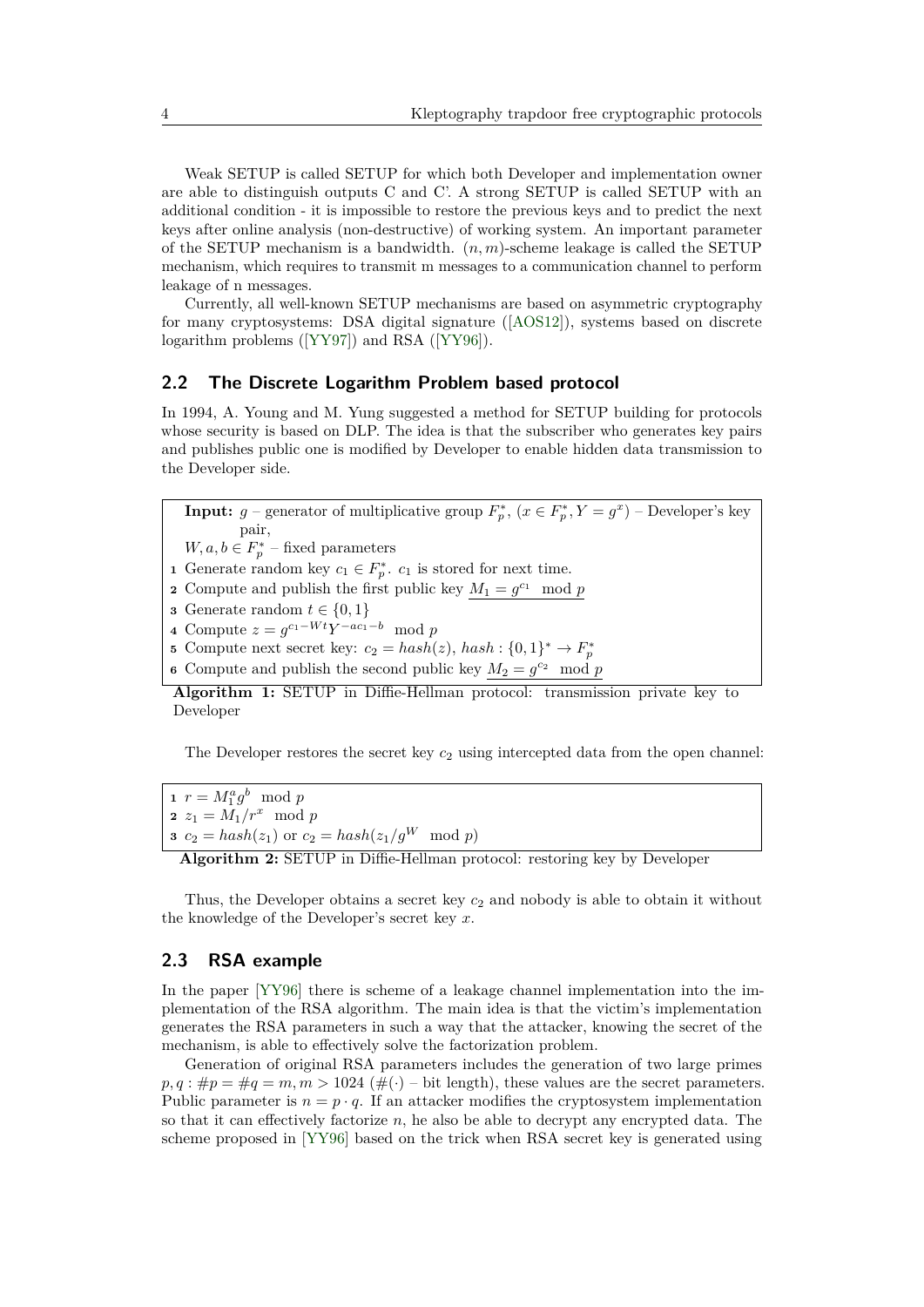Developer's public key  $y = g^x mod P$ , where  $P, y, g$  – public parameters,  $\#P = \#p = m$ ,  $g, x, y \in F_P^*$ . The parameters  $W, t, a, b \in F_P^*$ ,  $hash(\cdot)$  means the same as for leakage channel in the Diffie-Hellman protocol,  $G: F_P^* \times K \to \{0,1\}^m$  – symmetric encryption  $K$  – key space. Also we need  $L$  – small integer and fixed symmetric key  $k_0 \in K$ .

- 1. Generate randomly  $c_1, t : c_1 < P 1, t \in \{0, 1\}.$
- 2. Compute *z* as solution of the equation  $y^{ac_1+b}g^{Wt}z = g^{c_1}modP$ . In order to make a value *z* was with a uniform distribution among *m*-bit values, goto step 1 until *z* will be in  $2 \cdot 2^m - 1$
- 3.  $z' = hash(z)$
- 4. The least significant bit of  $z'$  set to '1'  $(z'$  should be odd).
- 5. Generate a secret parameter (large prime) *p* that has structure  $p = z' + num$  (*num*) is the smallest positive integer so that *p* is prime).
- <span id="page-4-0"></span>6. For  $0 \leq i \leq L$ :
	- (a) Compute  $U = G(g^{c_1}, k_0 + i)$ .
	- (b) Generate random  $R \in \{0,1\}^m$ .
	- (c) Solve *q* and *r* from the equation  $|U|R| = pq + r$  ([·|·] concatenation of bits,  $r < p$ ). Goto step [6b](#page-4-0) until *q* will be prime.
	- (d) Compute  $n = pq = [U|R] r$
	- (e) Compute RSA exponents *e, d*.

Attacker can restore *p* and *q* based on secret *x* as follow:

- 1. Compute *U* with *n* (most significant bits *m*).
- 2. For  $0 \leq i \leq L$ :
	- (a) Compute  $m = G^{-1}(U, k_0 + i)$ .
	- (b) Compute  $z : m^{xa}g^{b+Wt}z = m \text{ (mod } P)$ .
	- (c)  $z' = hash(z)$
	- (d) The least significant bit  $z'$  set to '1' ( $z'$  should be odd).
	- (e) Compute minimal *s*,  $p = z' + s$  prime.
	- (f) If  $p|n$ , attacker factorizes  $n$  and gets access to the leakage channel.

If attacker has no access to secret *x*, the problem of computation  $z = g^{c_1 - Wt}y^{-ac_1 - b}$ (and *p*) will be reduced to the DLP.

# **3 SETUP-resistant cryptosystems**

#### **3.1 Complexity model**

To assess the security of the kleptography system, it is first necessary to determine the complexity model. In cryptography, there are several basic models: computational complexity theory, Shannon's informational theory, reduction to ideal primitives etc. These models are not always adequate for kleptography mechanism. For example, if the complexity of back-door insertion in a symmetric cipher is exponential from internal state size, but nonetheless, required time for building in is practical, then such a back-door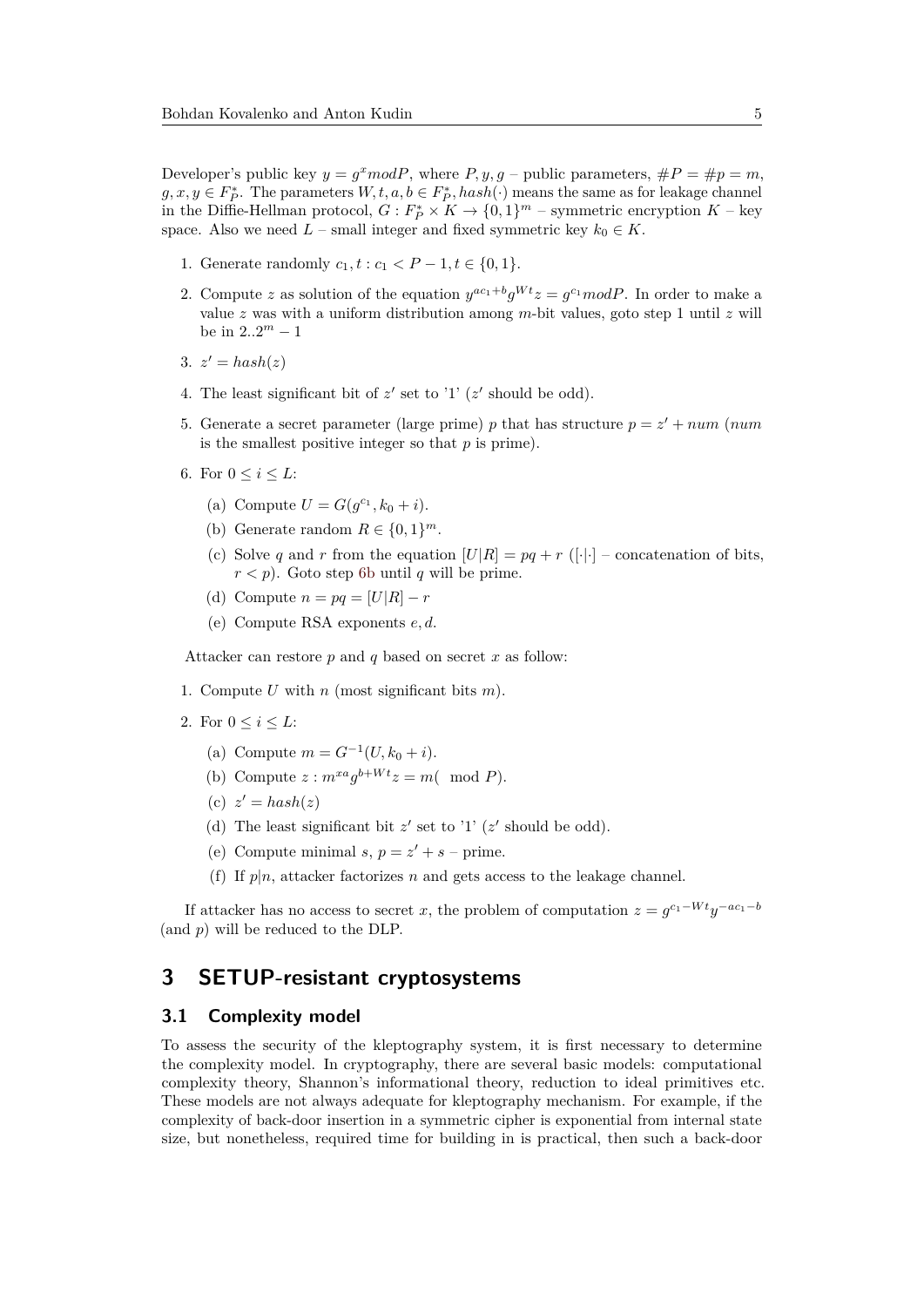deploying method is acceptable for us. On the other hand, if the asymptotic complexity the back-door detection is a high degree polynomial, but for the given pre conditions this time is impractical, then we may consider the back-door to be secure in practical sense.

Come Berbain and Henri Gilbert [\[BG07\]](#page-12-3) describe practice algorithm execution time based complexity. In current article we suggest to apply a similar model, that is based on practical time complexity of real algorithm execution.

**Definition 1.** (Practical ensemble distinguisher) Let's consider two ensembles  $E =$  ${e_1, e_2, ...}$  and  $E' = {e'_1, e'_2, ...}, e_i, e'_i \in S, S$  is a finite set. Also, there is additional time threshold  $t$  – it's a maximal time period for algorithm execution (e.g.,  $t = 2^{80}$ ).

Practical ensemble distinguisher is probabilistic algorithm *A<sup>t</sup>* which is bounded by execution time *t* for vector size  $l, \, \vec{\nu} \in E^l \cup E'^l$ , that returns:

$$
\begin{cases} A_t(E, \vec{\nu}) = 1 & \Leftrightarrow \vec{\nu} \in E^l \\ A_t(E', \vec{\nu}) = 1 & \Leftrightarrow \vec{\nu} \in E'^l \end{cases}
$$

Let's define advantage for a practical distinguisher in ensemble recognition as  $Adv_{A_t}(E, E', l)$  $|P{A_t(E, \vec{\nu}) = 1} - P{A_t(E', \vec{\nu}) = 1}|$ , where  $\vec{\nu} \in E^l \cup E'^l$  - random vector with size *l*.

**Definition 2.** (Practical indistinguishability) Let's call pair of ensembles *E* and *E*<sup>0</sup> practical indistinguishable if for given security level *t*, maximal recognition advantage for all practical algorithms will be negligible for this security level:  $Adv(E, E')$  $\max_{l,A_t} \{Adv_{A_t}(E, E', l)\} < \varepsilon(t)$ , where  $\varepsilon(t)$  – threshold value for "negligible" probability  $(e.g., \varepsilon(t) = 2^{-40}$  when  $t = 2^{80}$ ).

Further, practical indistinguishability for *E* and *E'* will be denoted as  $E \simeq_t E'$ .

### **3.2 SETUP: formal model**

SETUP mechanism was suggested by M.Yung and A.Young [\[YY97\]](#page-12-2), it isn't strictly formalized, that complicates security evaluation process. One of basic crypto systems is "challenge-response" protocol scheme, that may describe almost all single- and twopass protocols, e.g. cipher based authentication, Diffie-Hellman key agreement. So, it's suggested to apply this basic scheme to modeling of kleptography subliminal channel security.

"Challenge-response" based protocols may be considered as game with *N >* 1 members, one of which is an oracle. Kleptography variant of the protocol includes one more member – Developer, which is considered to be in collusion with one of other members.

**Definition 3.** (Kleptographic mechanism based on "challenge-response" protocol) Under "challenge-response" based kleptographic mechanism we mean 3-members game (Alice, Bob and Dev) following these rules:

- 1. Sides Alice and Dev may be in collusion
- 2. The Alice wait for Bob request, then her response is in format that is preliminary established with Bob. The Alice's goals are:
	- (a) Craft response that contains encoded one bit for Dev side
	- (b) The encoding must be performed in a way to avoid disclosure by Bob, moreover Bob mustn't know that such transmission were performed
- 3. Bob sends Alice arbitrary challenge request and receives an answer. The Bob's goal is to detect fact of additional data bit transmission to Dev
- 4. Dev passively sniffs traffic between Alice and Bob. His goal is to recover hidden bit from Alice side analysing intercepted information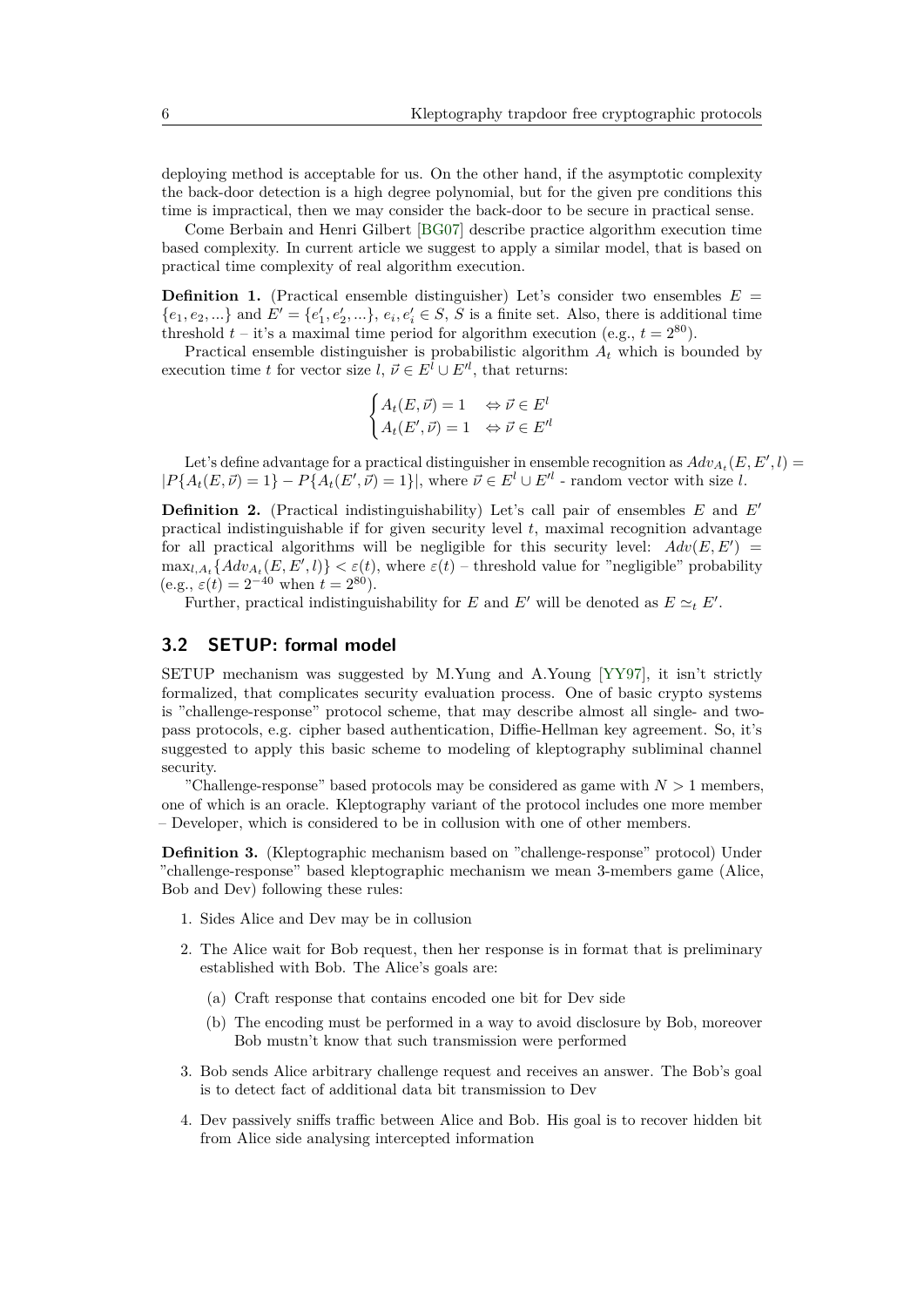Also, there are such assumptions:

- 1. Bob isn't in collusion with Alice neither Dev
- 2. All communicators use standard base cryptographic functions (ciphers, hashes, signatures, etc.) without back-doors
- 3. Alice and Dev don't use additional steganography channels based on timing, failures, etc.

From Bob's point of view, the protocol may be represented as a couple  $\langle D_t, V, U \rangle$ , where *V* is a set of Bob's requests,  $U$  – set of Alice's answers,  $D_t: V \times U \rightarrow \{0,1\}$ probabilistic algorithm that is bounded with execution time *t*, it verifies oracle's response to be comply with preliminary negotiated format.

From Dev side, the couple is extended with  $R_t^{\omega}: V \times U \rightarrow \{0,1\}$  – algorithm, which extracts bits from subliminal channel between Alice and Dev.

<span id="page-6-0"></span>**Definition 4.** ("Challenge-response" protocol, formal model) Let's denote "challengeresponse" protocol as couple  $\langle D_t, V, U, A_t \rangle$ , where:

 $D_t: V \times U \rightarrow \{0,1\}$  – probabilistic algorithm with execution time bound t, that verifies oracle's response for protocol compliance. Each correct pair of request-response is recognized with probability 1, so this is Monte Carlo probabilistic algorithm

 $V$  – set of Bob's requests,  $U$  – set of Alice oracle's responses

 $A_t: V \to U$  – Alice's randomized algorithm without subliminal channel:  $\forall v \in V$ :  $D_t(v, A_t(v)) = 1$ 

<span id="page-6-1"></span>**Definition 5.** ("Challenge-response" based subliminal channel, formal model) Let's denote "challenge-response" protocol with subliminal channel couple from model [4](#page-6-0)  $\langle D_t, V, U, A_t, R_t^{\omega}, A_t^{\omega} \rangle$ which is extended with additional parameters  $R_t^{\omega}$  and  $A_t^{\omega}$  (leakage channel), where  $D_t$ , *V*, *U*,  $A_t$  have the same sense as in model [4:](#page-6-0)

 $A_t^{\omega}: V \times \{0,1\} \rightarrow U$  – randomized algorithm of Alice side with hidden bit leakage: ∀*v* ∈  $V, s \in \{0, 1\} : D_t(A_t^{\omega}(v, s)) = 1, v \stackrel{rand}{\in} V, s \in \{0, 1\} : P\{R_t^{\omega}(v, A_t^{\omega}(v, s)) = s\} > 1/2 + \varepsilon(t)$  $R_t^{\omega}: V \times U \rightarrow \{0, 1\}$  – probabilistic algorithm, which decodes message from Alice using secret *ω*.

Also, there are additional security and undetectability requirements: sets  $H =$  $\{\langle v, u \rangle | v \in V, u \in U : u = A_t(v)\}, H_0 = \{\langle v, u \rangle | v \in V, u \in U : u = A_t^{\omega}(v, 1)\}$  and  $H_1 = \{ \langle v, u \rangle | v \in V, u \in U : u = A_t^{\omega}(v, 0) \}$  are pairwise indistinguishable:  $H \simeq_t H_0 \simeq_t H_1$ 

Moreover, there is assumption that Dev isn't able to obtain additional information from algorithm  $A_t$  output:  $|P\{R_t^{\omega}(v, A_t(v)) = 0\} - P\{R_t^{\omega}(v, A_t(v)) = 1\}| < \varepsilon(t)$ .

<span id="page-6-2"></span>**Definition 6.** (algorithm equality) Randomized algorithms  $A_t$ ,  $A'_t$  :  $\mathfrak{L}_1 \to \mathfrak{L}_2$  with execution time bounded with *t* are considered to be equal  $(A_t = A'_t)$ , if  $P\{A_t(l) \neq A'_t(l)\} < \varepsilon(t)$ ,  $l \stackrel{rand}{\in} \mathfrak{L}_1.$ 

<span id="page-6-3"></span>**Theorem 1.** *(Leakage channel existence: necessary conditions) If protocol [4](#page-6-0) contains a* leakage channel, then  $\exists A_t, A'_t : V \to U$ ,  $A'_t \neq A_t$ , that  $P\{D_t(v, A_t(v)) = 1\} > 1 - \varepsilon(t)$  $P\{D_t(v, A'_t(v)) = 1\} > 1 - \varepsilon(t)$ 

**Proof.** The proof is by design. Let's consider an algorithm  $A_0^{\omega}(v) \equiv A^{\omega}(v,0)$  and  $A_1^{\omega}(v) \equiv A^{\omega}(v,1), v \in V$ . Then such theorem's requirements are satisfied:

1.  $P\{D_t(A_0^{\omega}(v)) = 1\} > 1 - \varepsilon(t)$  and  $P\{D_t(A_1^{\omega}(v)) = 1\} > 1 - \varepsilon(t)$ . Really, according to definition [5](#page-6-1) there is channel undetectability requirement, thus  $\varepsilon(t) > Adv(A_1^{\omega}, A_t) \ge$  $P\{D_t(A_t(v))\} - P\{D_t(A_1^{\omega}(v))\} = 1 - P\{D_t(A_1^{\omega}(v))\} \Rightarrow P\{D_t(A_1^{\omega}(v))\} > 1 - \varepsilon(t)$ (the same proof may be applied to  $A_0^{\omega}$ ).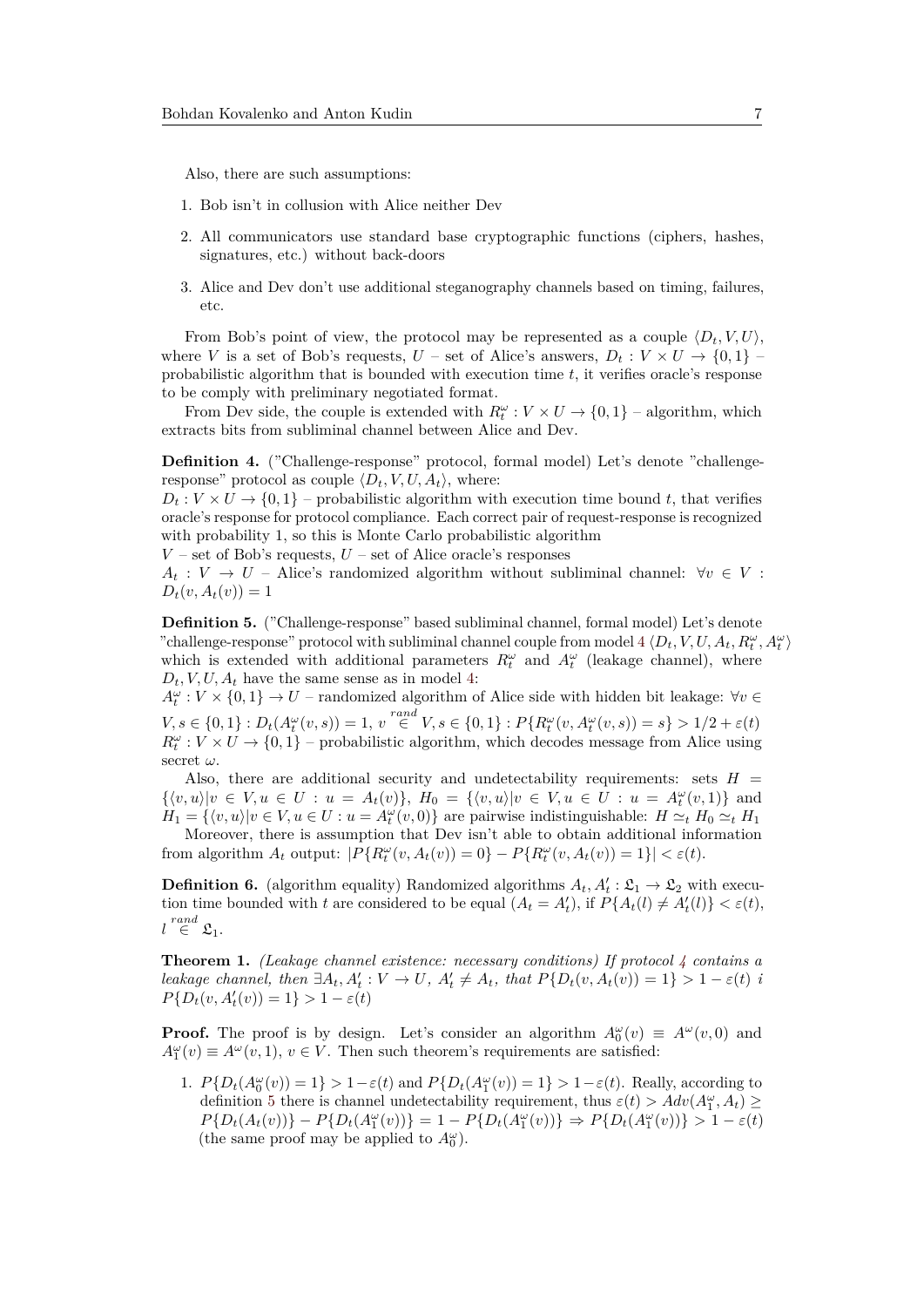2.  $A_0^{\omega} \neq A_1^{\omega}$ . Proof by contradiction: let's suppose  $A_0^{\omega} = A_1^{\omega}$ , then  $P\{A^{\omega}(v,0) =$  $A^{\omega}(v,1)$ } = 1 –  $\sigma, \sigma \in [0,\varepsilon(t))$  according to definition [6.](#page-6-2) So,  $P\{R^{\omega}(A^{\omega}(v,s)) =$  $0$ } =  $P\{R^{\omega}(A^{\omega}(v,s))=1\}$  =  $\frac{1}{2}$  with probability  $p=1-\sigma$ . However,  $P\{A^{\omega}(v,0)\neq\sigma\}$  $A^{\omega}(v,1)$ } = *σ* that's why max<sub>*s*</sub>  $P\{R^{\omega}(A^{\omega}(v,s)) = s\} = \xi, \xi \in (1/2,1].$  The consequence is that full probability is  $\max_{s} P\{R^{\omega}(A^{\omega}(v, s)) = s\} = \frac{1}{2}(1 - \sigma) + \xi \sigma =$  $\frac{1}{2} + \sigma(\xi - \frac{1}{2}) \in [\frac{1}{2}, \frac{1}{2} + \frac{\varepsilon(t)}{2})$ , this contradict the probabilistic algor  $\frac{1}{2}$ ), this contradict the probabilistic algorithm properties  $\bar{R}^{\omega}_t$  from [5.](#page-6-1)

Thus, algorithms  $A_0^{\omega}$  and  $A_1^{\omega}$  are instances for algorithms  $A_t$  and  $A_t$  from theorem's requirements, so the theorem is proved by design.  $\triangleleft$ 

**Consequence.** Let's suppose  $\exists A_t, \forall v \in V : P\{D_t(v, A_t(v)) = 1\} = 1$  and  $\forall A'_t : A'_t \neq$  $A_t$ ,  $P\{D_t(v, A'_t(v)) = 1\} = \sigma < 1 - \varepsilon(t)$ . Then no one is able to built in leakage channel. Moreover, when hidden bit is transmitted, the detection probability is  $P \geq 1 - \sigma$ .

**Proof.** The consequence of  $\exists A_t, \forall v \in V : P\{D_t(v, A_t(v)) = 1\} = 1$  and  $\forall A'_t : A'_t \neq$  $A_t, P\{D_t(v, A'_t(v)) = 1\} = \sigma < 1 - \varepsilon(t)$  is  $\forall A'_t, A''_t : A'_t \neq A''_t, P\{D_t(v, A'_t(v)) = 1\}$  $1 - \varepsilon(t) \cup P\{D_t(v, A_t''(v)) = 1\} < 1 - \varepsilon(t)$ , so sufficient requirement for leakage channel absence is satisfied.

Further, let's suppose that such predicates belong to transmission session: *Leak*  $\in \{0, 1\}$ – there is a fact of hidden data transmission and *Detect* ∈ {0*,* 1} – the fact of data transmission have been detected. Then full detection probability is  $P = P\{Detect =$  $1|Leak = 0\} + P\{Detect = 1|Leak = 1\}$ . However, since  $P\{Detect = 1|Leak = 0\} = 0$  (it's impossible to detect the leakage fact if it isn't happened), then  $P = P\{Detect = 1 | Least =$  $1\} \ge P\{Detect = 1\} = Adv(A_t, A'_t) \ge |P\{D_t(v, A_t(v)) - P\{D_t(v, A'_t(v))\}| = 1 - \sigma.$ 

### <span id="page-7-0"></span>**3.3 Nonce generation**

This basic scheme demonstrates the external Random Number Generator concept (see Picture [1\)](#page-8-0).

Let's consider some protocol which contains step with nonce transmission (e.g., replay attack countermeasure in authentication protocols). If this sequence is *r* bits, we have steganography container with exactly the same bandwidth.

Input:

- 1. Asymmetric cryptosystem with private key space *K* and public key space *Q*
- 2. *Sign* :  $K \times \{0,1\}^* \rightarrow B$  digital signature without randomizing,  $B$  signatures space
- 3.  $Verify: Q \times \{0,1\}^* \times B \rightarrow \{0,1\}$  digital signature verifying algorithm
- 4. Alice's key pair  $(k_A, p_A), k_A \in K, p_A \in Q$
- 5.  $\psi: \{0,1\}^* \to \{0,1\}^*, \psi_0: Time \to \{0,1\}^*$  counter increment and initializing.

Algorithm steps:

- 1. Alice increments her public counter  $ctr_i = \psi ctr_{i-1}$ . If counter isn't initializes, she generated it, for example, from time stamp:  $ctr_0 = \psi_0 (time)$ .
- 2. Alice calculates *nonce* =  $Sign(k_A, ctr_i)$  and sends  $ctr_i|$  *nonce*
- 3. Anybody is able to verify that Alice doesn't use her own entropy sources:  $Verify(p_A,ctr_i,none) =$ 1.
- 4. If there isn't an equality, Alice is suspected to be used nonce as steganography container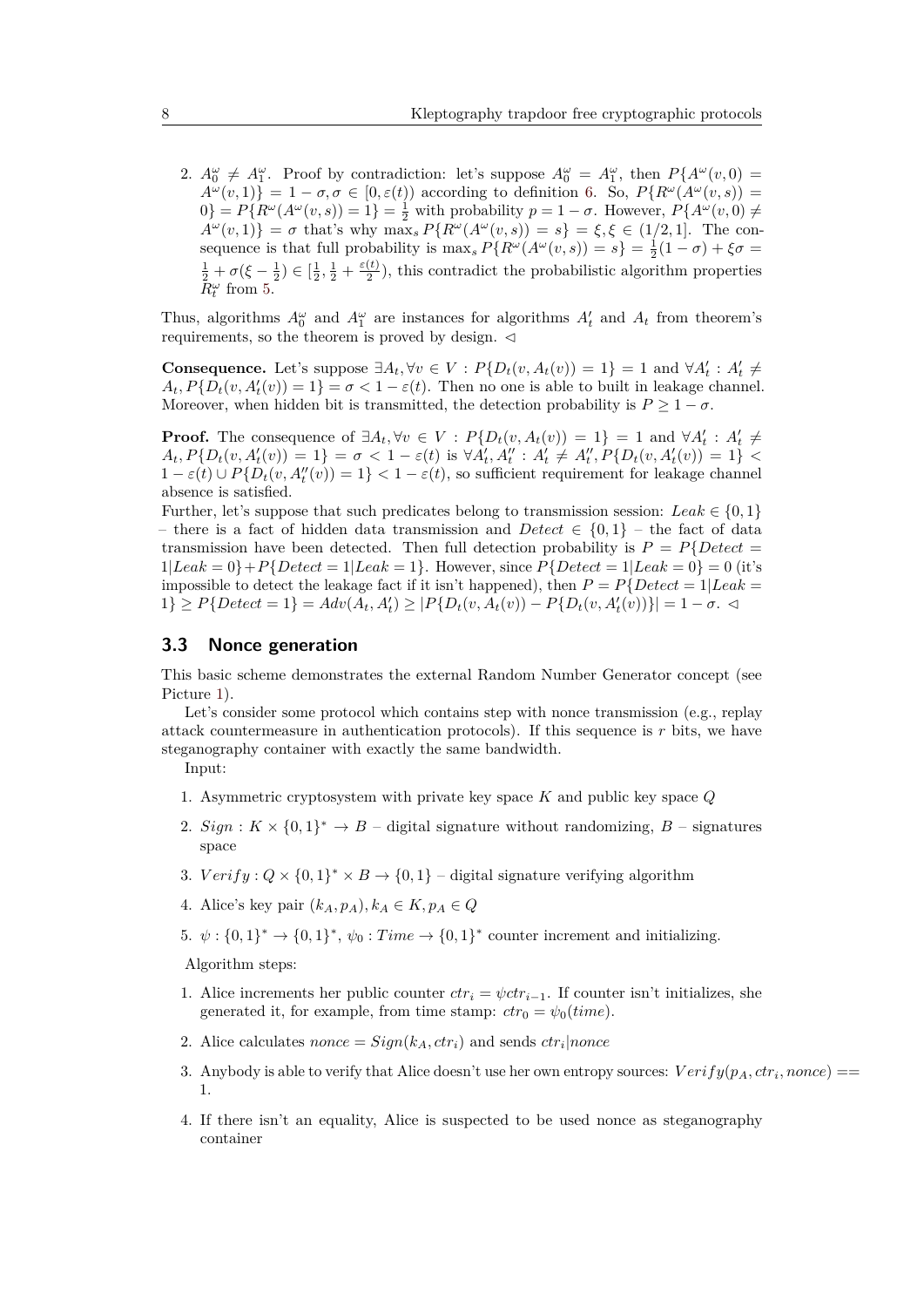<span id="page-8-0"></span>

**Figure 1:** Nonce generation scheme with steganography container detection

Possible malicious scenarios:

- 1. Attacker guess random sequence before it's publication
- 2. Attacker restores Alice's private key from captured traffic
- 3. Developer modifies Alice's protocol implementation to exploit her nonce as steganographic container

In the first case, the attacker must first guess the random sequence  $R_i$  of the external generator. Let an intruder intercepts this value at the time of the request by the *Alice* side, but before her nonce is published. Then the attacker needs to obtain  $Sign(k_A, R_i)$ from  $R_i$  and  $p_A$ , i.e., calculate the digital signature without the secret key knowledge, this is reduced to digital signature forgery problem.

In the second case, the attacker intercepts open data:  $R_i$ ,  $Sign(k_A, R_i)$ ,  $p_A$ . Based on these data, he tries to obtain secret key  $k_A$ . This can be done either by solving of the Discrete Logarithm Problem (which is reduced to the restoring private key from public one) or to extract it from a published digital signature (which is reduced to the restoring signature key from signature and verification key).

In the third case, the Developer's algorithm fills a nonce with certain message (steganogram) *M*. The Developer's modification also controls the private key *kA*. Consequently, the Developer's modification, having *M* (signature value) and *k<sup>A</sup>* (secret signature key), and it should be satisfied  $Sign(k, ctr_i) = M$ . More generalized: the Developer's modification with given *M* should generate  $k'_A$  and *R* so that  $Sign(k'_A, R) = M$  and  $Verify(p_A, R, M) = 1$ . It requires at least solving signature forgery problem.

Let's formalize this protocol using model [5.](#page-6-1)

<span id="page-8-1"></span>**Definition 7.** (Nonce generation protocol with steganography container detection)

Nonce generation protocol is a couple  $\langle D_t, V, U, A_t \rangle$  according to model [4,](#page-6-0) where: *V* – set of counter's output

*U* – set of Alice's output

 $A_t \equiv Sign(k_A, v)$ ,  $v \in V$  – Alice's algorithm for challenge processing

 $D_t \equiv Verify(p_A, v, u), u \in U$ 

The theorem below will help us to evaluate scheme's kleptography security.

<span id="page-8-2"></span>**Theorem 2.** Let's suppose:  $\forall v \in V$ ,  $\forall A_t : A_t(k_A, v) \neq Sign(k_A, v)$ ,  $P\{Verify(p_A, v, A_t(k_A, v)) =$  $1\}<\epsilon(t)$  *(i.e., it's impossible in practice to create pair of different signatures for a certain message).*

*Then there is no leakage channel in nonce generation protocol [7.](#page-8-1)*

**Proof.** In the model [7](#page-8-1) distinguisher  $D_t \equiv Verify(p_A, v, u)$  satisfies sufficient conditions from consequence [1:](#page-6-3)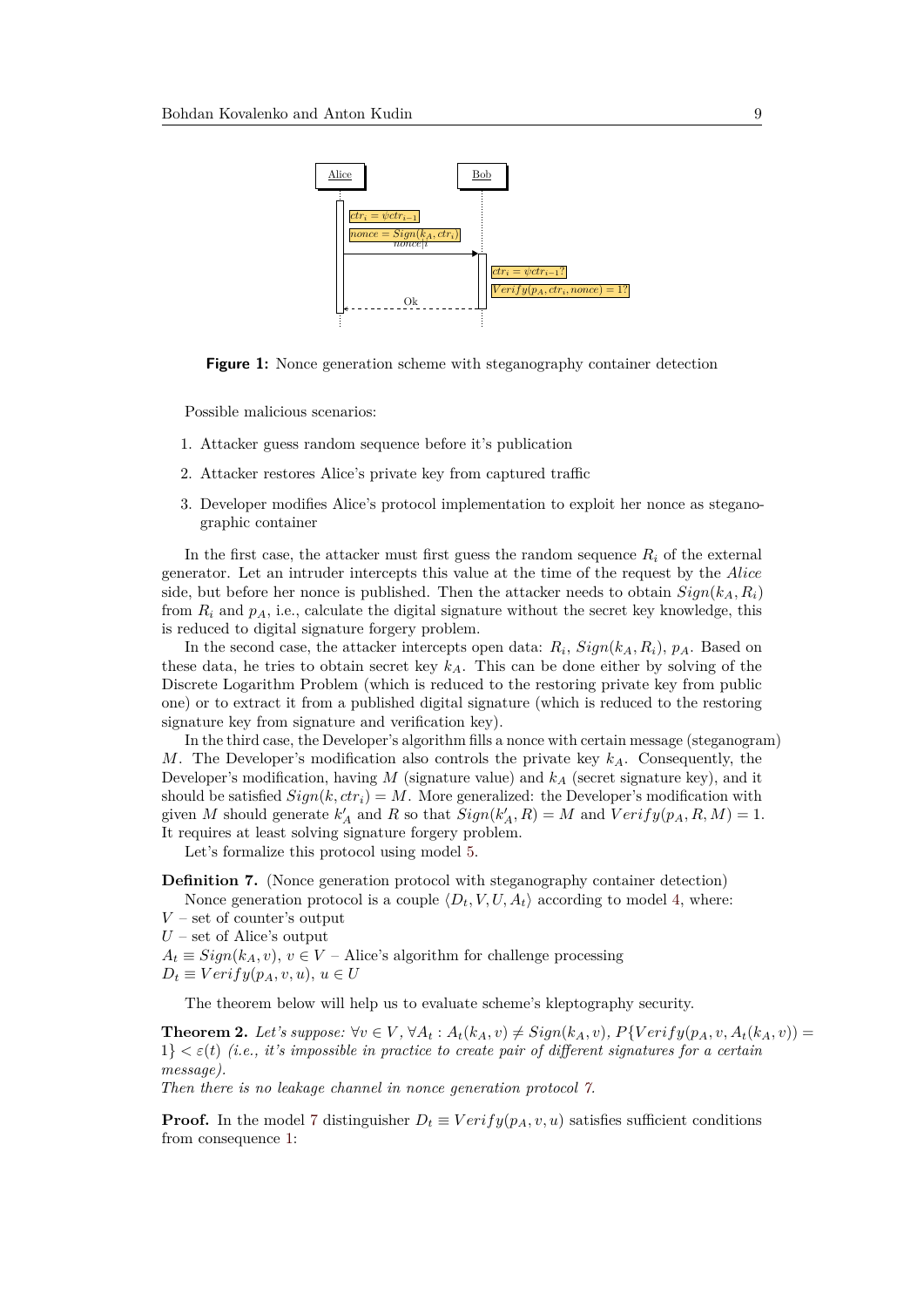- 1.  $\forall v \in V : P\{Verify(p_A, v, Sign(k_A, v)) = 1\} = 1$  by digital signature basic properties
- 2.  $\forall v \in V, A_t(k_A, v) \neq Sign(k_A, v), P\{Verify(p_A, v, A_t(v)) = 1\} = \sigma \lt \varepsilon(t)$  by our assumptions that it's impossible in practice to create pair of different signatures for a certain message

So, from the consequence [1](#page-6-3) and with given assumptions, there is no leakage channel in protocol [4.](#page-6-0)

Moreover, in case of hidden data transmission, detection probability is  $P \geq 1 - \sigma \Leftrightarrow P >$  $1 - \varepsilon(t)$  if the theorem's [2](#page-8-2) assumptions are satisfied.  $\triangleleft$ 

### **3.4 SETUP free Diffie-Hellman key agreement protocol**

Let's consider secret channel establishment using Diffie-Hellman key agreement protocol between Alice and Bob, which allows to generate random session key pair with proved impossibility of secret key leakage (as in SETUP) (see Picture [2\)](#page-10-0). Preconditions:

- 1. Asymmetric cryptosystem (for digital signature) includes private key space  $\tilde{K}$  and public key space *Q*˜
- 2. Diffie-Hellman asymmetric cryptosystem: *G* generator, *K, Q* private and public key space,  $' \cdot' : K \times Q \to Q$  – agreement function (exponent function)
- 3. Symmetric cryptosystem  $(E, D)$  with key space *S*, and bijective functions  $E: S \times B \rightarrow$ *B* (encryption),  $D : \forall s \in S, \forall b \in B, D_s(E_s(b)) = b$  (decryption)
- 4.  $Sign: \tilde{K} \times \{0,1\}^* \to B$  randomness-free digital signature function,  $B$  signature space
- 5.  $Verify: \tilde{Q} \times \{0,1\}^* \times B \rightarrow \{0,1\}$  digital signature verification function
- 6. Alice's asymmetric key pair  $(k_A, p_A), k_A \in \tilde{K}, p_A \in \tilde{Q}$
- 7. Bob's asymmetric key pair  $(k_B, p_B)$ ,  $k_B \in K$ ,  $p_B \in Q$
- 8.  $\psi: \{0,1\}^* \to \{0,1\}^*$ ,  $\psi_0: Time \to \{0,1\}^*$  counter increment and initializing.
- 9. Cryptographic hash functions  $h1: B \to K$ ,  $h2: Q \to S$

Algorithm's steps:

- 1. Alice increments her public counter  $ctr_i = \psi ctr_{i-1}$ . If counter isn't initializes, she generated it, for example, from time
- 2. Alice:
	- Generates session private key  $q = Sign(k_A, ctr_i|Alice|Bob)$
	- Channel symmetric key:  $s = h2(h1(q) \cdot p_B)$
	- Sends public session key, block's id and communicator's ids:  $W = h1(q)$ .  $G$ ,  $(W, i, Alice, Bob) \rightarrow Bob$
- 3. Bob calculates shared symmetric key:  $s = h2(k_B \cdot W)$
- 4. Alice sends her private session key via secure channel:  $E_s(q) \rightarrow Bob$
- 5. Bob decrypts key *q*. He verifies, is the key generated from public counter or no: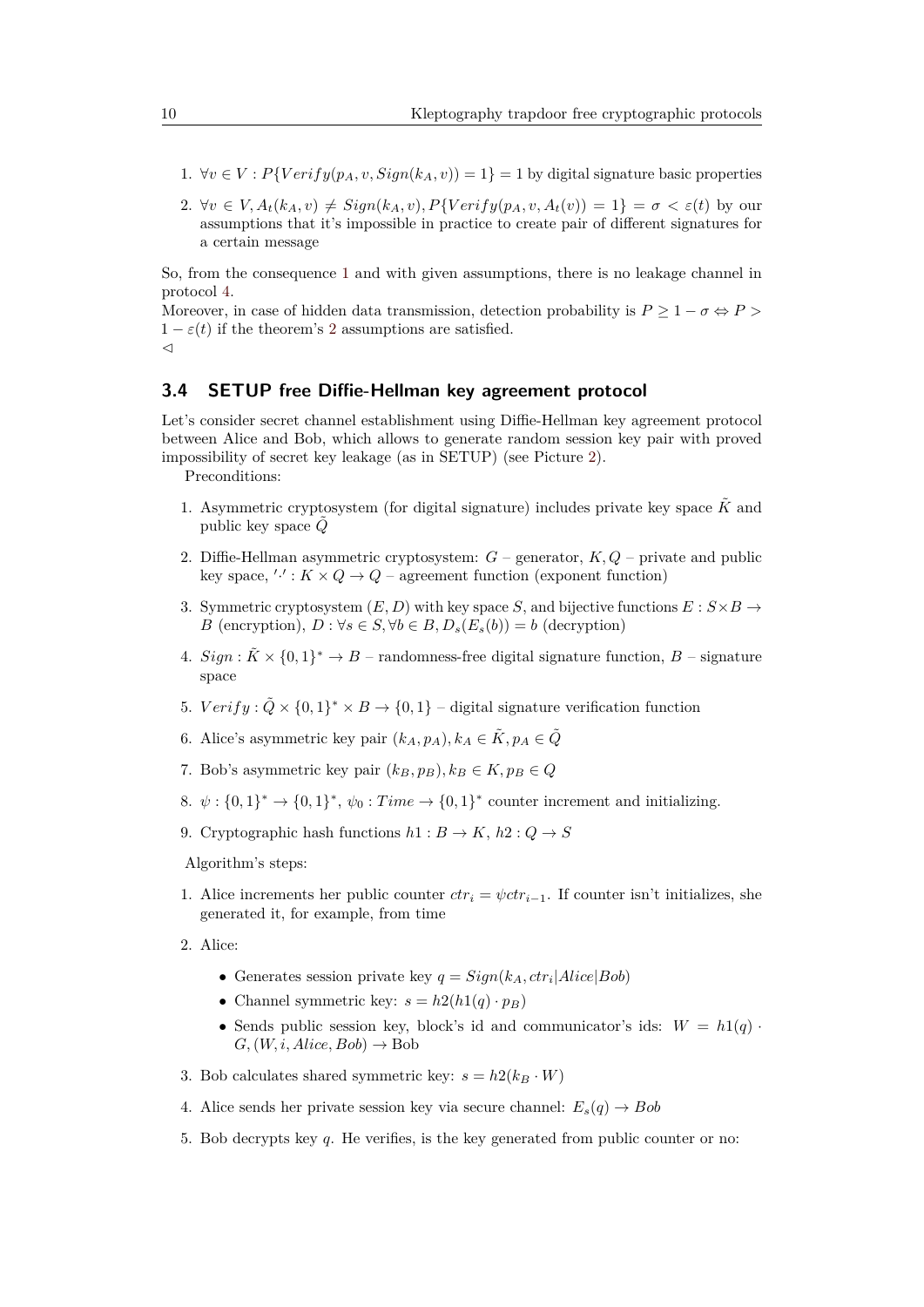<span id="page-10-0"></span>

**Figure 2:** Diffie-Hellman key agreement resistant to SETUP

- Verify  $ctr_i = \psi (ctr_{i-1})$  or  $ctr_0 = \psi_0 (Time)$  (if  $i = 0$ ).
- Verify  $h1(q) \cdot G == W$ . If it's false, the key is considered to be incorrect, connection should be closed
- Verify  $Verify(p_A, ctr_i|Alice|Bob, q) = 1$ . If it's false, session private key is generated from unknown source, leakage channel is suspected, connection is untrusted.

**Security analysis.** Possible malicious scenarios:

- 1. Attacker forecasts session secret key *Alice*.
- 2. Attacker restores private key *Alice* analysing captured public traffic.
- 3. *Bob* as an attacker he tries to use obtained session key as his own key for communication with third-party
- 4. Developer modifies *Alice* implementation to get access to data be sent to public channel and use them for leakage channel base (secret key or session private key).

Two first scenarios where considered in [3.3.](#page-7-0)

In the third case, the *Bob* side receives the private session key *Alice* during the protocol normal working and then tries to use it to key agreement with the other side (say *Dev* side). However, then *Bob* should send along with the public key IDs *Alice* and *Bob*, it's recognized by *Dev* side as an invalid session. When *Bob* sends the identifiers to *Alice* and *Dev*, the *Dev* detects failure in digital signature validation stage:  $Verify(p_A, (ctr_i|A|B), q)$ 

Let the modifier of the Developer pass some kind of encoded secret to an open channel. In the case that additional public messages will be used (in addition to the public key), it may be detected by an external observer that violates the first SETUP property (see Definition [2.1\)](#page-2-0), and therefore the loophole will be exposed.

So, in this case, the Developer's modification can only control a couple of session keys (denote their  $(r, R), R = r \cdot G$ ), while having access to the private key  $k_A$  of the side *Alice*. Additional conditions imposed by the protocol:  $Verify(p_A, (S|A|B), r) = 1$ , where *S* is the counter value.This means that the maximal number of possible public keys that can generated by Developer's modification is equal to the number of possible generated public counters and therefore it is impossible in practice to fixate a random secret key.

Let's perform reduction to model [5](#page-6-1) for formal proving of leakage channel absence.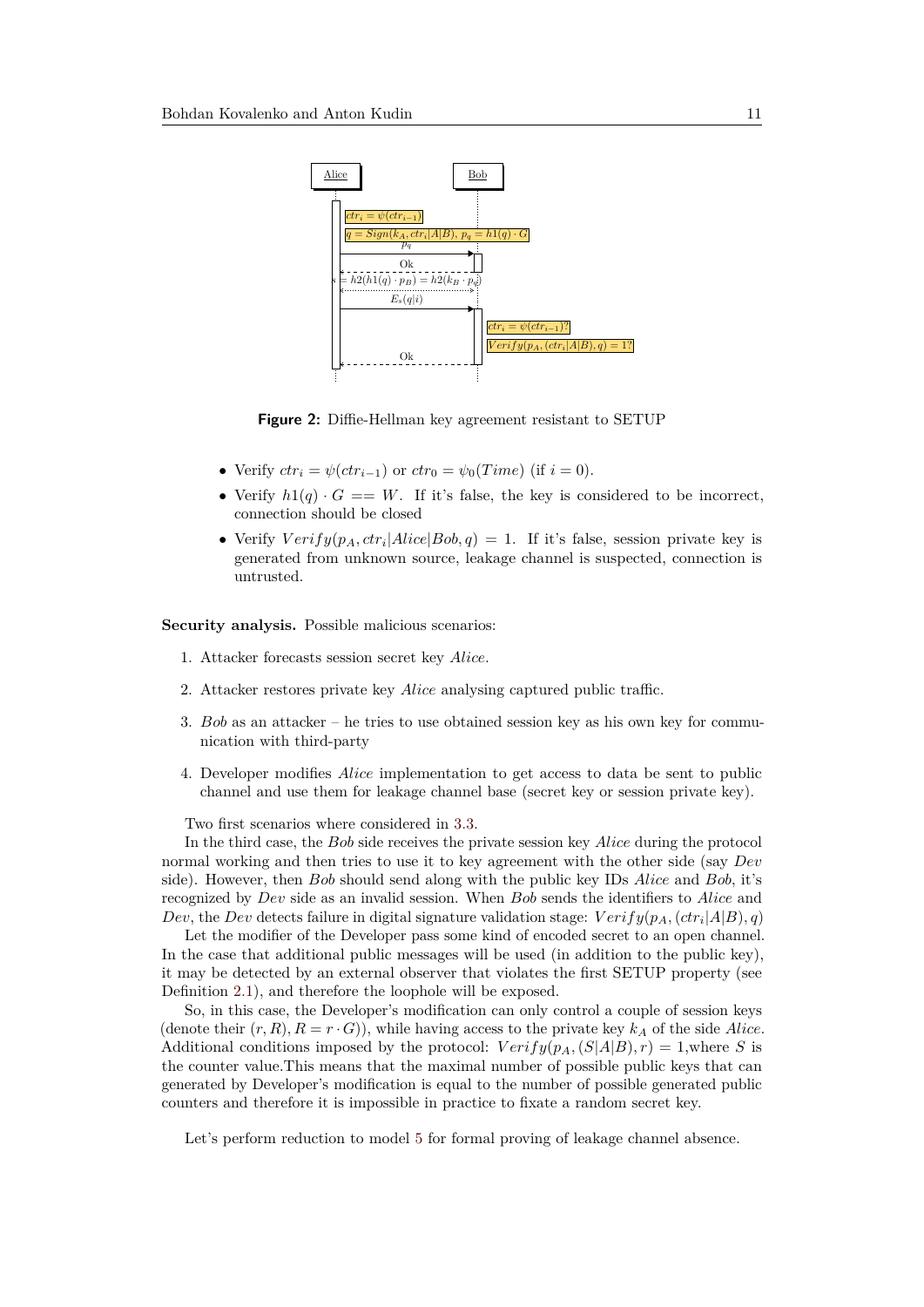<span id="page-11-0"></span>**Definition 8.** (Key agreement protocol without leakage channel)

So, key agreement protocol without leakage channel is a couple  $\langle D_t, V, U, A_t \rangle$  from model [4,](#page-6-0) where:

*V* – set of possible counter outputs  $U$  – set of possible Alice's outputs  $A_t \equiv h(1(q) \cdot G)|e$  – Alice's protocol implementation,  $q = h( \text{Sign}(k_A, v))$ ,  $e = E_s(q)$ ,  $v \in V$  $D_t(v, u) \equiv Verify(p_A, v, getq(u)) * \mathbb{I}(getp(u) = h1(D_{gets}(u)(gete(u))) \cdot G, u \in U$ , where functions *getq, getp, gets, gete* are calculated as follow:  $getp(u) = h1(q) \cdot G$ ,  $gete(u) = e$ ,  $gets(u) = h2(k_B \cdot getp(u)),$  $getq(u) = D_{aets(u)}(gete(u)).$ 

Such theorem allows us to evaluate protocol's kleptography security

<span id="page-11-1"></span>**Theorem 3.** *Let's accept such assumptions:*

- 1.  $\forall v \in V, \forall A_t : A_t(k_A, v) \neq Sign(k_A, v), P\{Verify(p_A, v, A_t(k_A, v)) = 1\} < \varepsilon(t)$  (so, *crafting pair of different signatures for the same message is impossible in practice).*
- *2. Functions getq, getp, gets, gete require negligible execution time*

*There is no leakage channel in the Diffie-Hellman key agreement protocol modification [8.](#page-11-0)*

**Proof.** Let's make sure that sufficient condition for leakage channel absence is satisfied using the theorem's consequence [1.](#page-6-3) The distinguisher  $D_t$  from the model [8](#page-11-0) satisfies sufficient from the theorem's consequence [1:](#page-6-3)

- 1.  $\forall v \in V : P\{D_t(p_A, v, A_t(v)) = 1\} = 1$ . Really, algorithm  $D_t$  works as follow:
	- (a) Obtain  $q, h1(q) \cdot G$ ,  $s, e$  from  $u$  using functions  $getq, getp, gets, gete$ , success probability is  $p = 1$ .
	- (b) Evaluate indicator's value  $\mathbb{I}(getp(u) = h1(D_{qets(u)}(gete(u))) \cdot G$ . In case of honest protocol,  $h1(D_{gets(u)}(gete(u)))\cdot G = h1(D_{gets(u)}(E_s(q)))\cdot G = h1(D_s(E_s(q)))\cdot G$  $G = h1(q) \cdot G$ , so indicator's value is 1 with probability 1
	- (c) Verify signature  $Verify(p_A, v, getq(u)) = Verify(p_A, v, q) = 1$  with probability 1 according to digital signature's general properties
- 2. Le's  $A'_t \neq A_t$ , i.e.  $\exists v \in V : A'_t(v) \neq A_t(v)$ ,  $A_t(v) = h1(q) \cdot G|e$ ,  $A'_t(v) = w \cdot G|e'.$ We'll evaluate distinguisher  $D_t$  recognition probability  $A'_t$ . So, there are such three cases:
	- (a)  $h1(q) \cdot G \neq w \cdot G \wedge e = e'$ . Then  $s \neq s', s' = h2(w \cdot k_B \cdot G) \Rightarrow D_{s'}(e) = q' \neq q$ ,  $P\{Verify(p_A, v, q') = 1\} < \varepsilon(t)$  (according to one of the theorem's assumptions)
	- (b)  $h1(q) \cdot G = w \cdot G \wedge e \neq e'$ . Then  $q' = D_s(e') \neq D_s(e)$  (because of bijectivity of functions  $(E, D)$ ),  $P\{Verify(p_A, v, q') = 1\} < \varepsilon(t)$
	- (c)  $h1(q) \cdot G \neq w \cdot G \wedge e \neq e'$ . Then  $q' = D_{s'}(e')$ . If  $q' \neq q$ ,  $P\{Verify(p_A, v, q') =$ 1}  $\langle \varepsilon(\tau) \rangle$ . If  $q' = q$  probability  $P\{Verify(p_A, v, q') = 1\} = 1$ . According to the protocol, algorithm  $D_t$  verifies  $w \cdot G = h(1(q') \cdot G$ , which contradict the property  $h1(q) \cdot G \neq w \cdot G \wedge e \neq e'$

Thus, maximal probability is  $P\{D_t(v, A'_t(v)) = 1\} = \sigma < \varepsilon(t)$ 

Thus, from the consequence [1](#page-6-3) with given assumptions follows that in protocol [4](#page-6-0) there is no leakage channel.

Moreover, if there is a fact of hidden data transmission, the detection probability is  $P \geq 1 - \sigma \Leftrightarrow P > 1 - \varepsilon(t)$  (based on theorem's [3](#page-11-1) assumptions).  $\lhd$